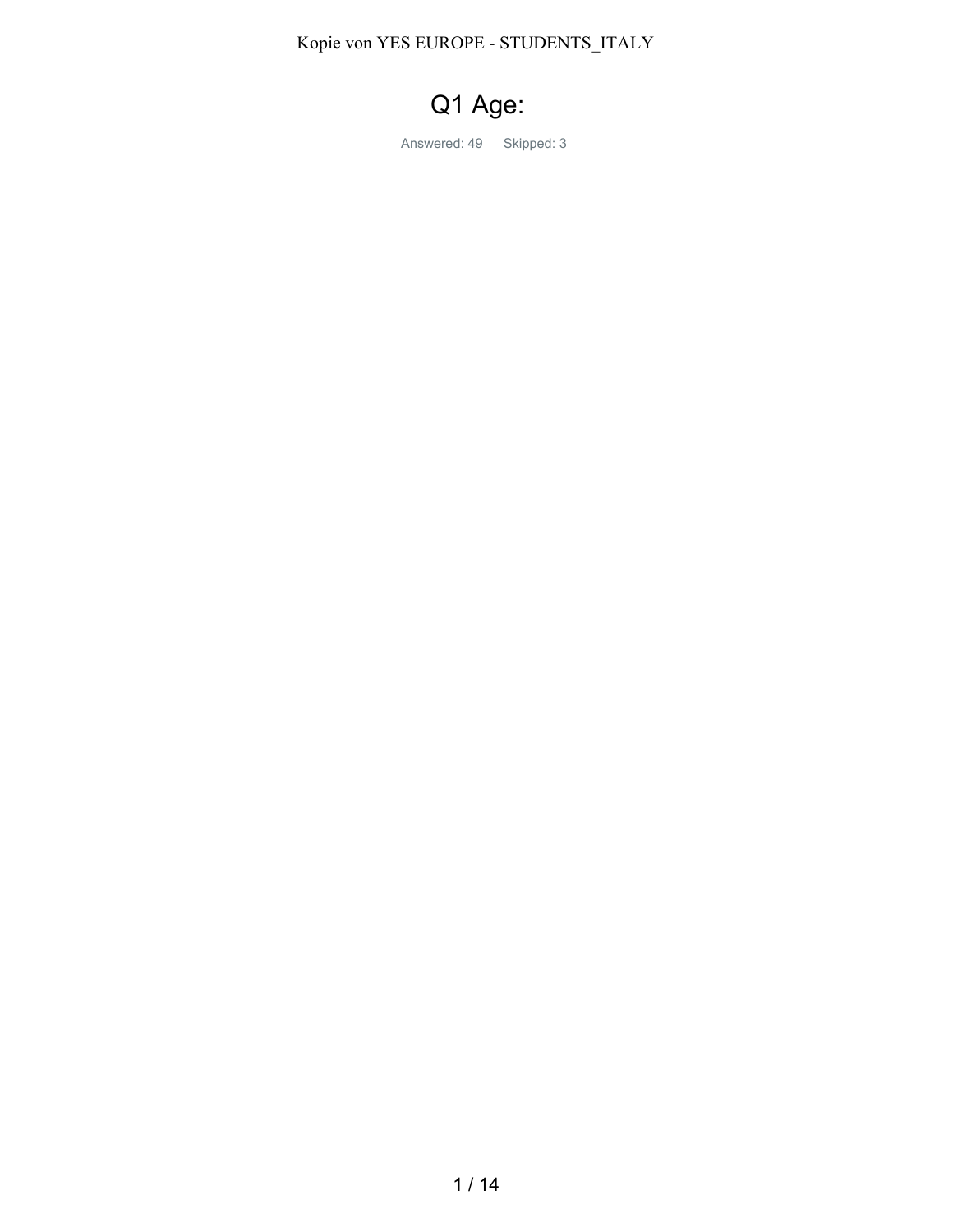Kopie von YES EUROPE - STUDENTS\_ITALY

## Q2 Country:

Answered: 49 Skipped: 3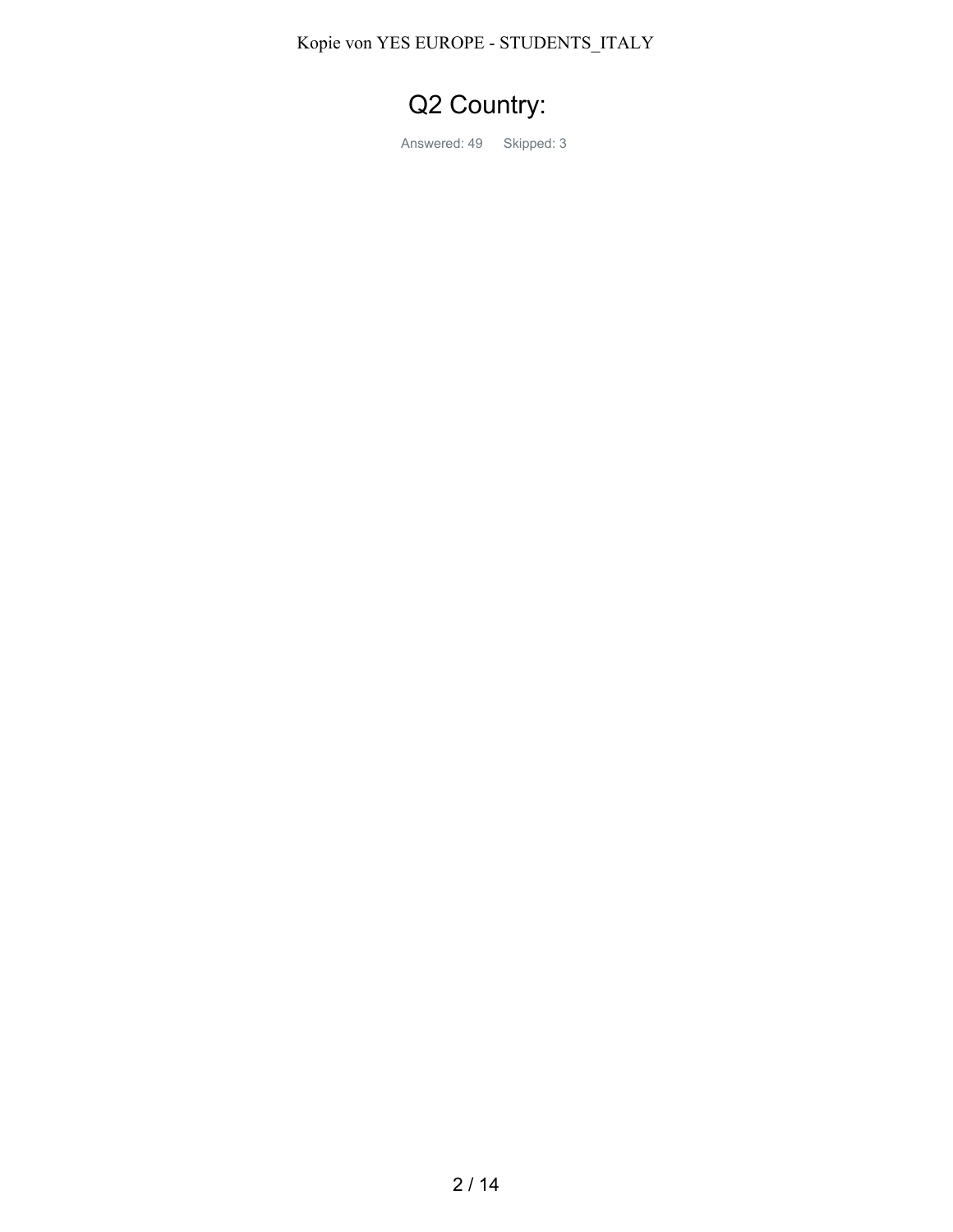

# Q3 I practiced and improved my English

| <b>ANTWORTOPTIONEN</b> | <b>BEANTWORTUNGEN</b> |             |
|------------------------|-----------------------|-------------|
| Strongly disagree      | $0.00\%$              | $\mathbf 0$ |
| <b>Disagree</b>        | 2,00%                 |             |
| Agree                  | 52,00%                | 26          |
| Strongly agree         | 48,00%                | 24          |
| Befragte gesamt: 50    |                       |             |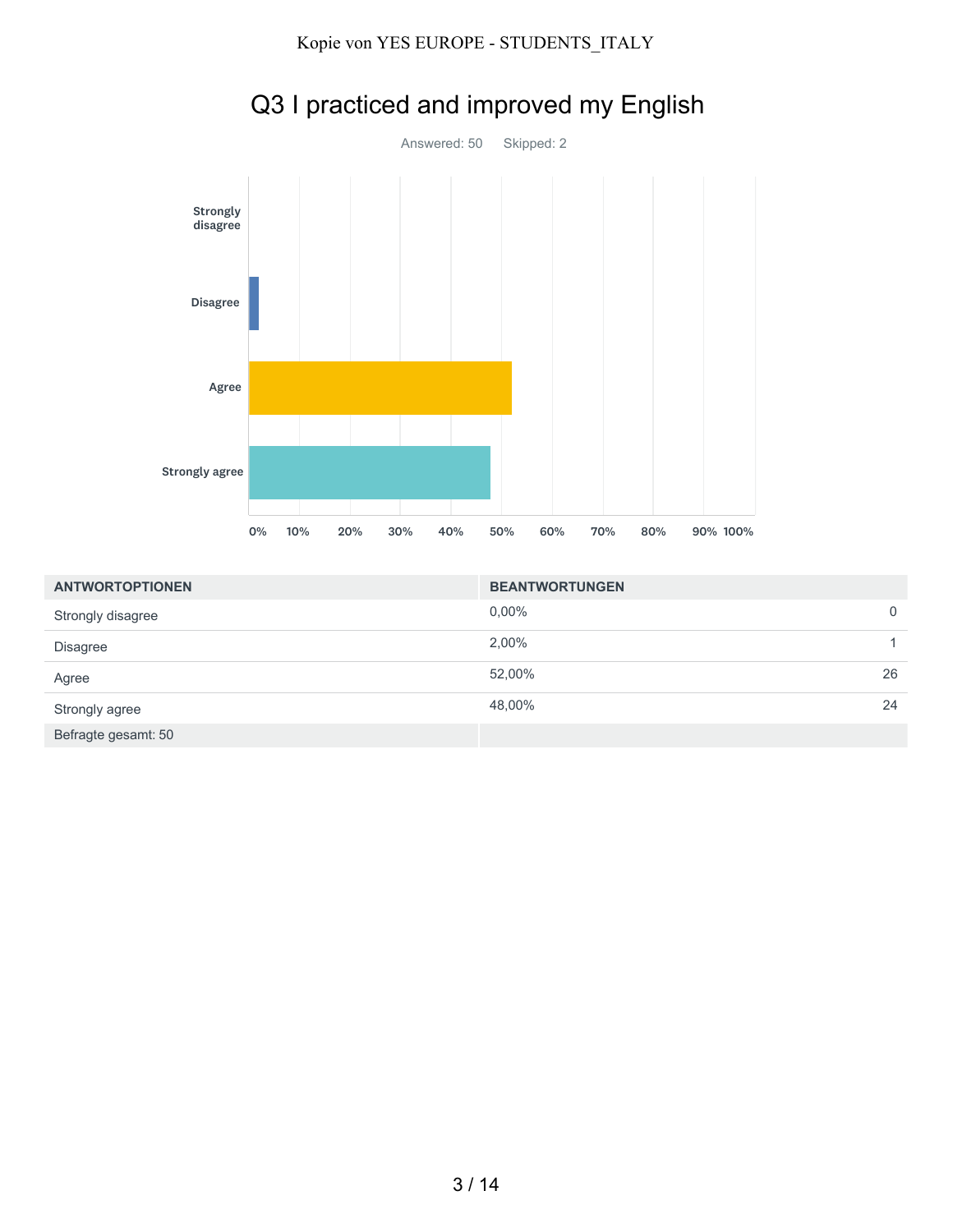

|  |  | Q4 I got to know students/teachers from other countries |
|--|--|---------------------------------------------------------|
|--|--|---------------------------------------------------------|

| <b>ANTWORTOPTIONEN</b> | <b>BEANTWORTUNGEN</b> |    |
|------------------------|-----------------------|----|
| Strongly disagree      | $0.00\%$              | 0  |
| <b>Disagree</b>        | 2,00%                 | 1. |
| Agree                  | 50,00%                | 25 |
| Strongly agree         | 48,00%                | 24 |
| Befragte gesamt: 50    |                       |    |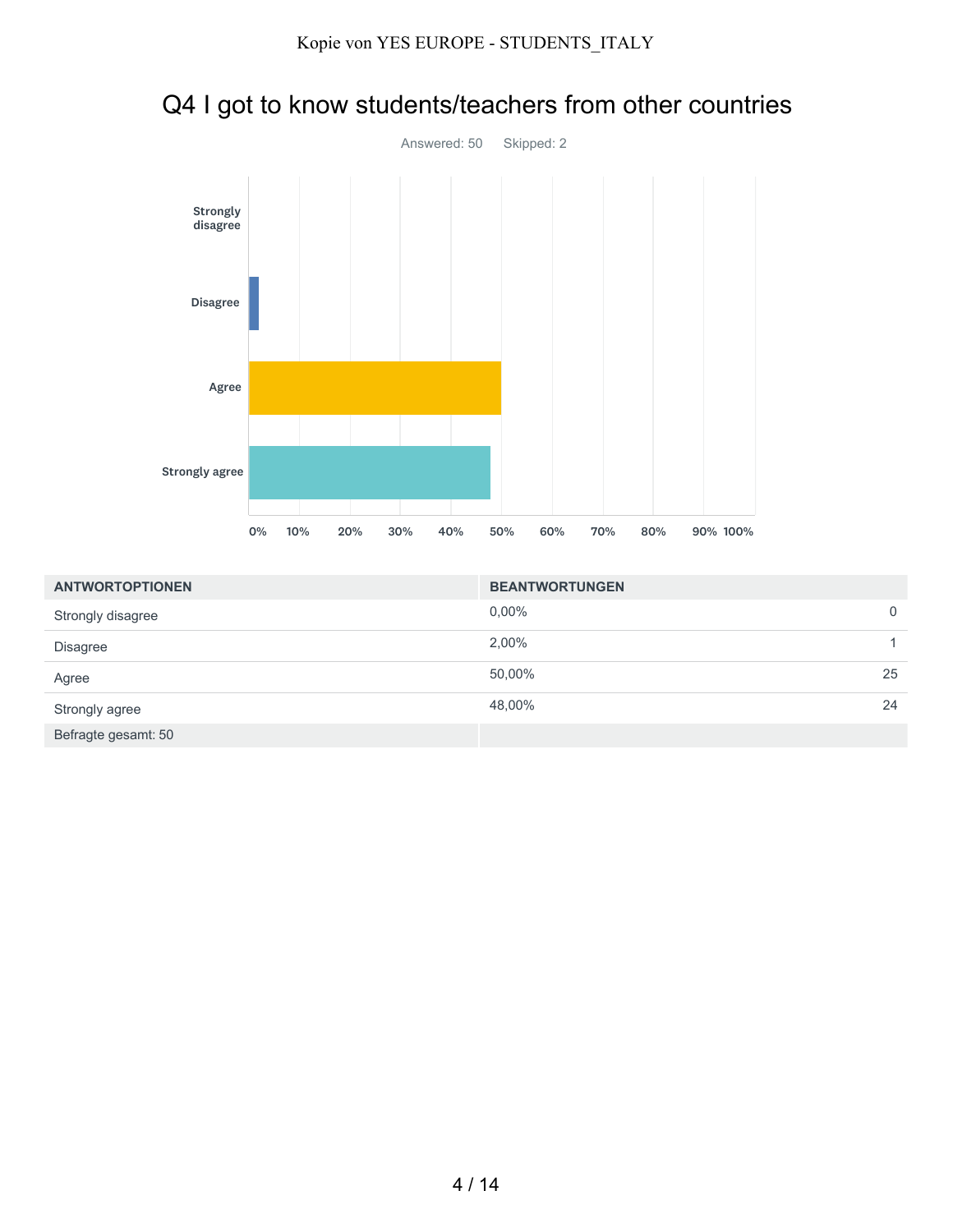

## Q5 I learned about the culture in the partner country

| <b>ANTWORTOPTIONEN</b> | <b>BEANTWORTUNGEN</b> |    |
|------------------------|-----------------------|----|
| Strongly disagree      | $0.00\%$              | 0  |
| <b>Disagree</b>        | 10,00%                | 5  |
| Agree                  | 64,00%                | 32 |
| Strongly agree         | 26,00%                | 13 |
| Befragte gesamt: 50    |                       |    |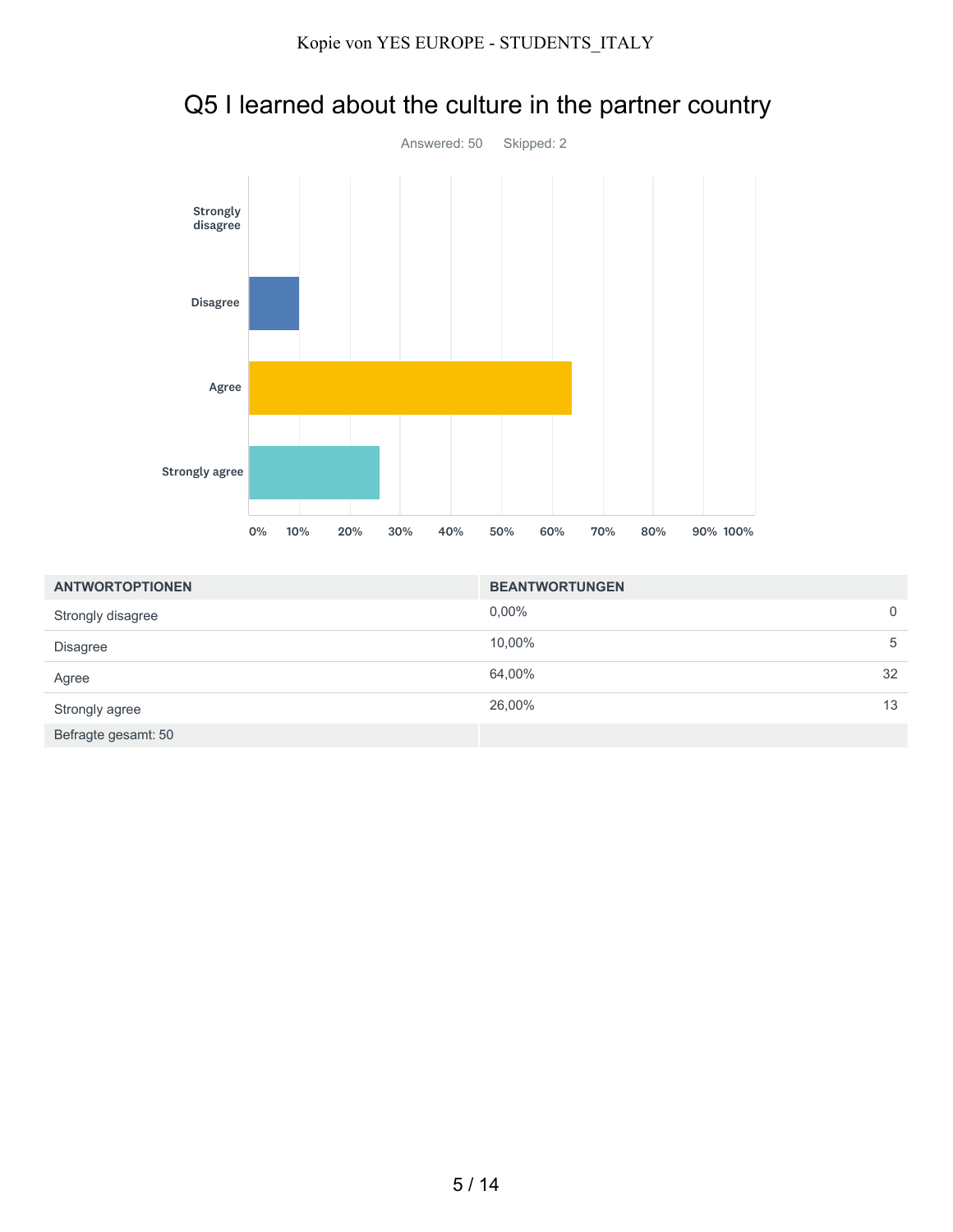#### Q6 I got better understanding of similarities and differences between the participating countries



| <b>ANTWORTOPTIONEN</b> | <b>BEANTWORTUNGEN</b> |             |
|------------------------|-----------------------|-------------|
| Strongly disagree      | $0.00\%$              | $\mathbf 0$ |
| <b>Disagree</b>        | 2,00%                 |             |
| Agree                  | 58,00%                | 29          |
| Strongly agree         | 40,00%                | 20          |
| Befragte gesamt: 50    |                       |             |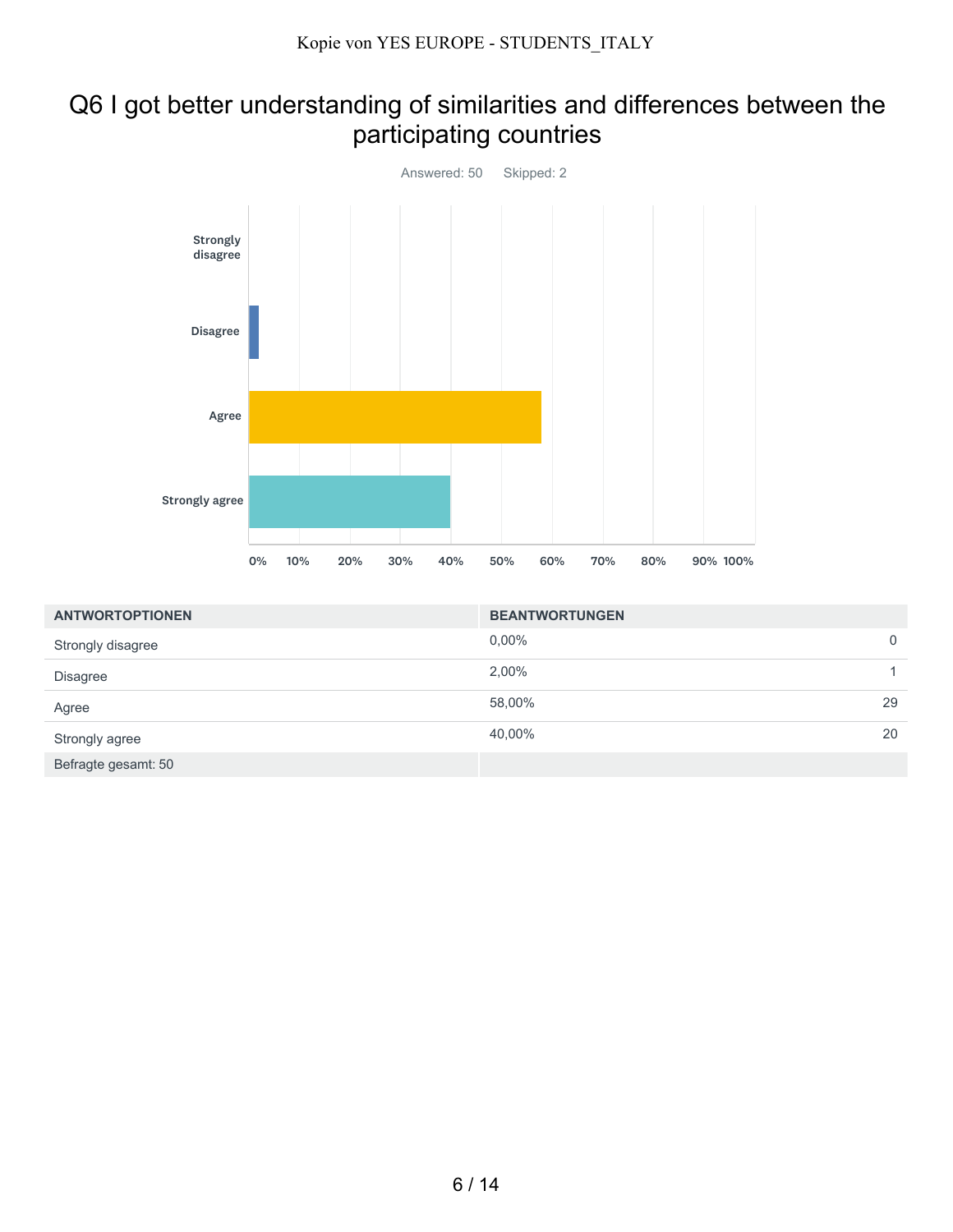

# Q7 I feel like my voice is important in this project?

| <b>ANTWORTOPTIONEN</b> | <b>BEANTWORTUNGEN</b> |    |
|------------------------|-----------------------|----|
| Strongly disagree      | $0.00\%$              | 0  |
| <b>Disagree</b>        | 22,00%                | 11 |
| Agree                  | 64,00%                | 32 |
| Strongly agree         | 14,00%                |    |
| Befragte gesamt: 50    |                       |    |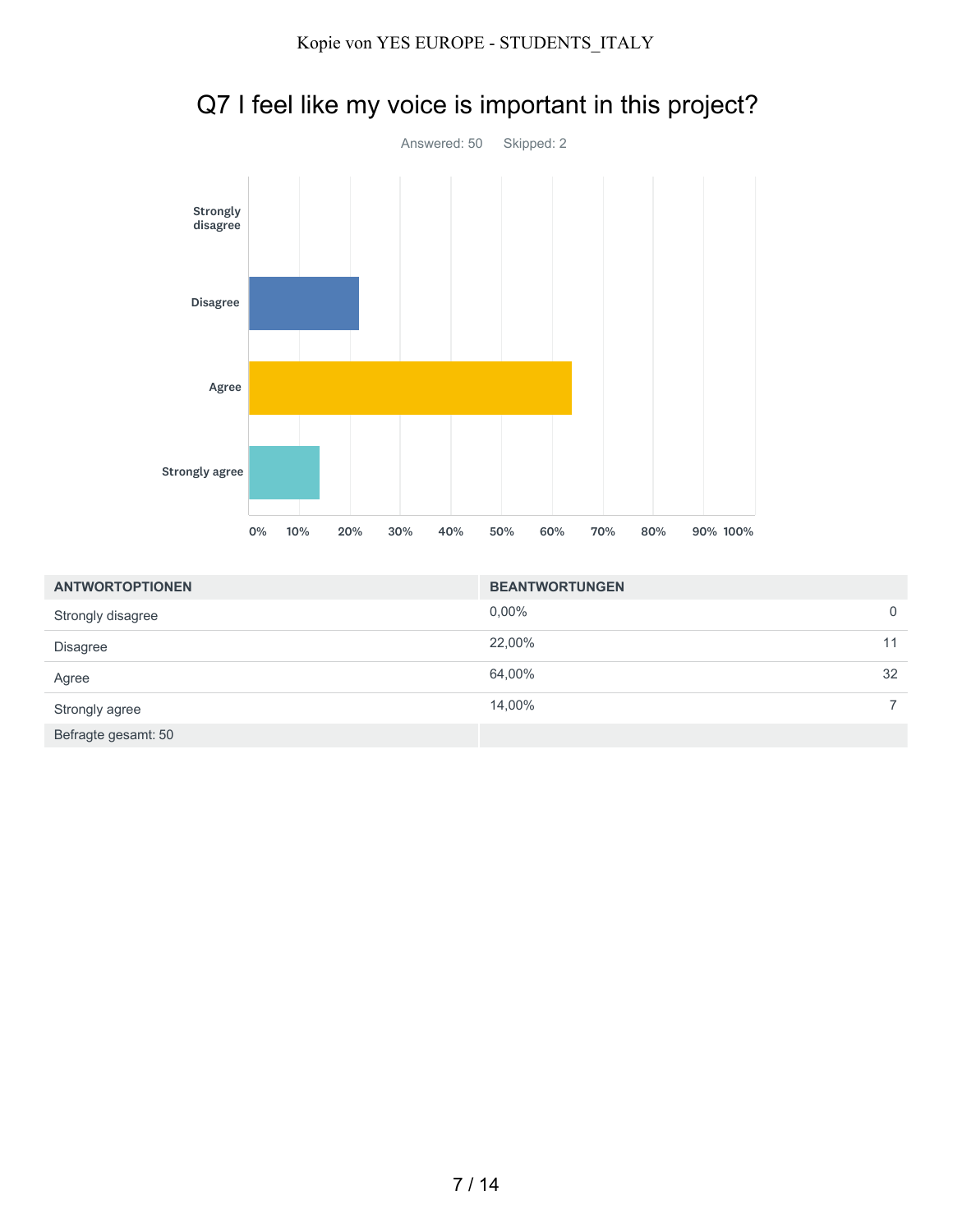#### Q8 I am motivated to visit other European countries and perhaps work there in the future



| <b>ANTWORTOPTIONEN</b> | <b>BEANTWORTUNGEN</b> |             |
|------------------------|-----------------------|-------------|
| Strongly disagree      | $0,00\%$              | $\mathbf 0$ |
| <b>Disagree</b>        | 2,00%                 |             |
| Agree                  | 42,00%                | 21          |
| Strongly agree         | 58,00%                | 29          |
| Befragte gesamt: 50    |                       |             |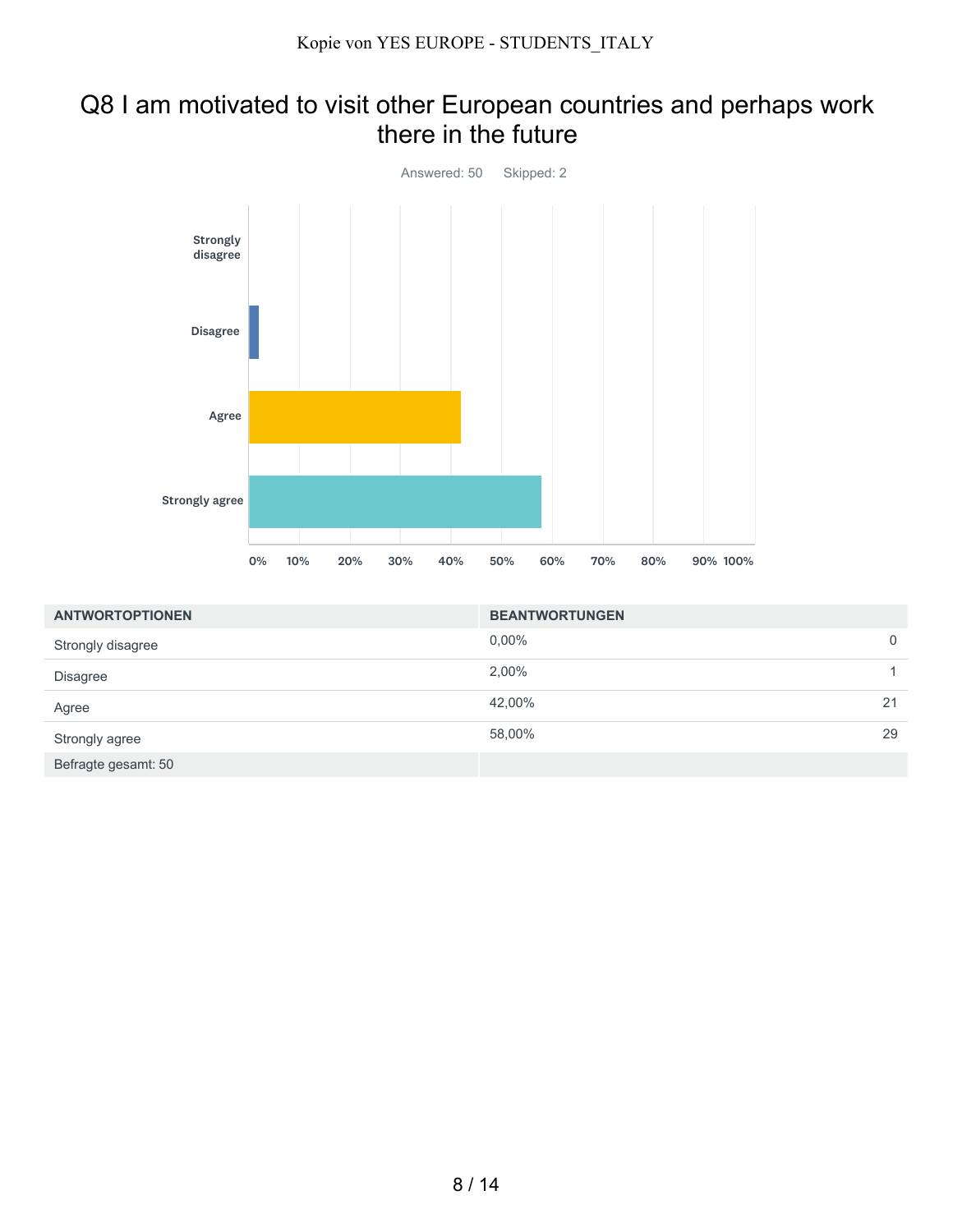



| <b>ANTWORTOPTIONEN</b> | <b>BEANTWORTUNGEN</b> |    |
|------------------------|-----------------------|----|
| Strongly disagree      | $0,00\%$              | 0  |
| <b>Disagree</b>        | 18,00%                | 9  |
| Agree                  | 58,00%                | 29 |
| Strongly agree         | 24,00%                | 12 |
| Befragte gesamt: 50    |                       |    |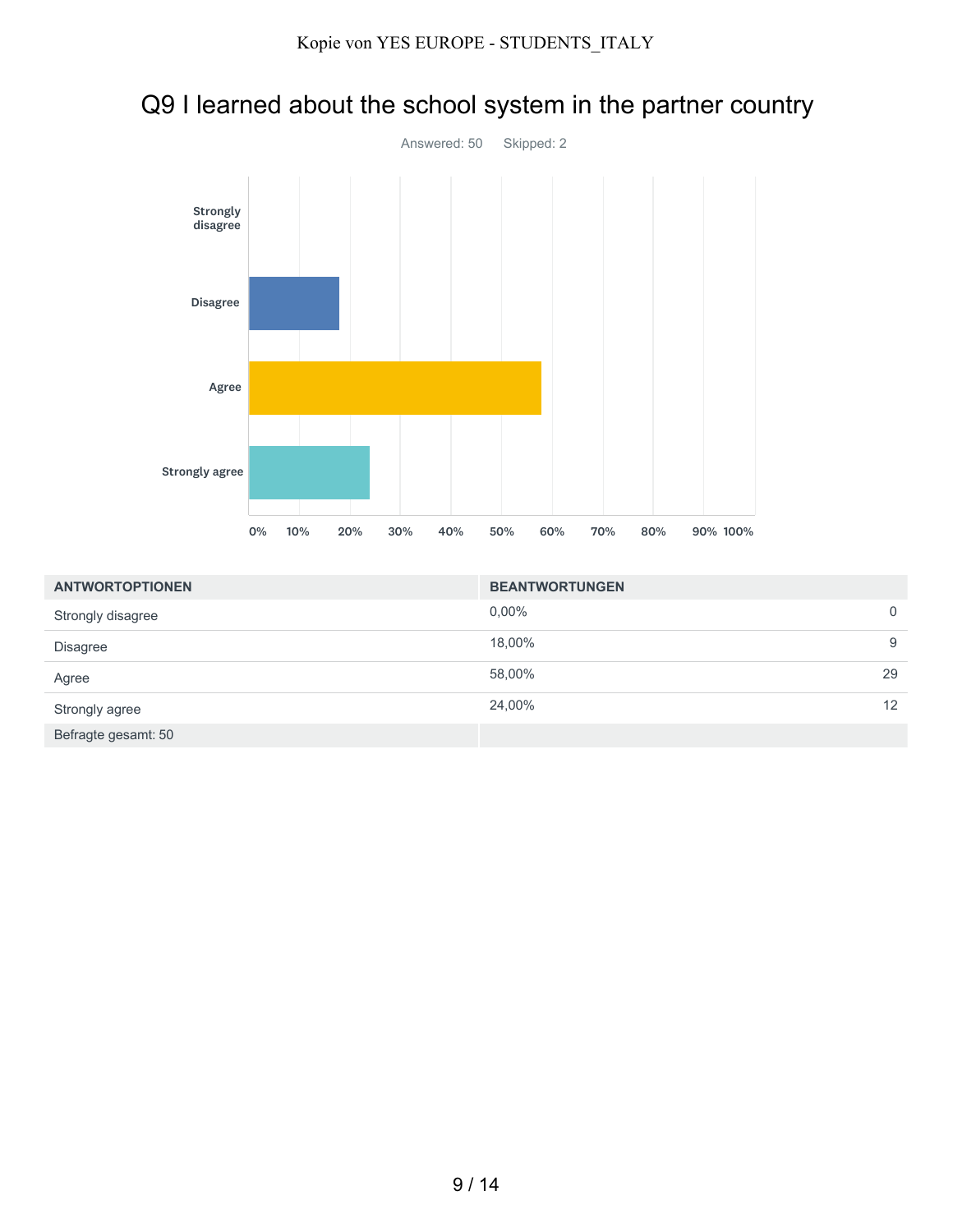



| <b>ANTWORTOPTIONEN</b> | <b>BEANTWORTUNGEN</b> |                 |
|------------------------|-----------------------|-----------------|
| Strongly disagree      | 2,00%                 |                 |
| <b>Disagree</b>        | 24,00%                | 12 <sup>°</sup> |
| Agree                  | 72,00%                | 36              |
| Strongly agree         | 6,00%                 | 3               |
| Befragte gesamt: 50    |                       |                 |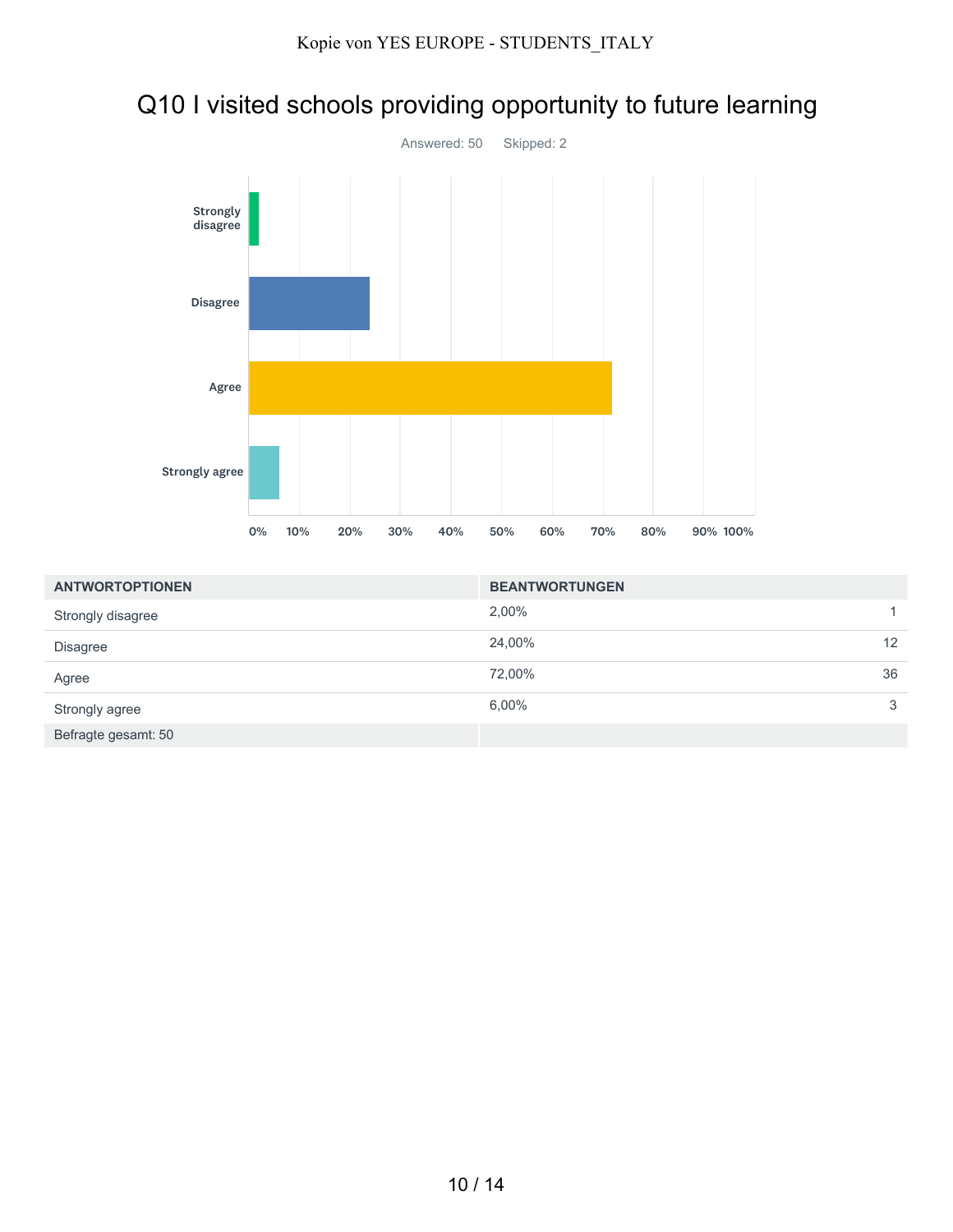#### Q11 I learned about working conditions in the partner country



| <b>ANTWORTOPTIONEN</b> | <b>BEANTWORTUNGEN</b> |    |
|------------------------|-----------------------|----|
| Strongly disagree      | 2,00%                 | 1. |
| <b>Disagree</b>        | 38,00%                | 19 |
| Agree                  | 46,00%                | 23 |
| Strongly agree         | 14,00%                |    |
| Befragte gesamt: 50    |                       |    |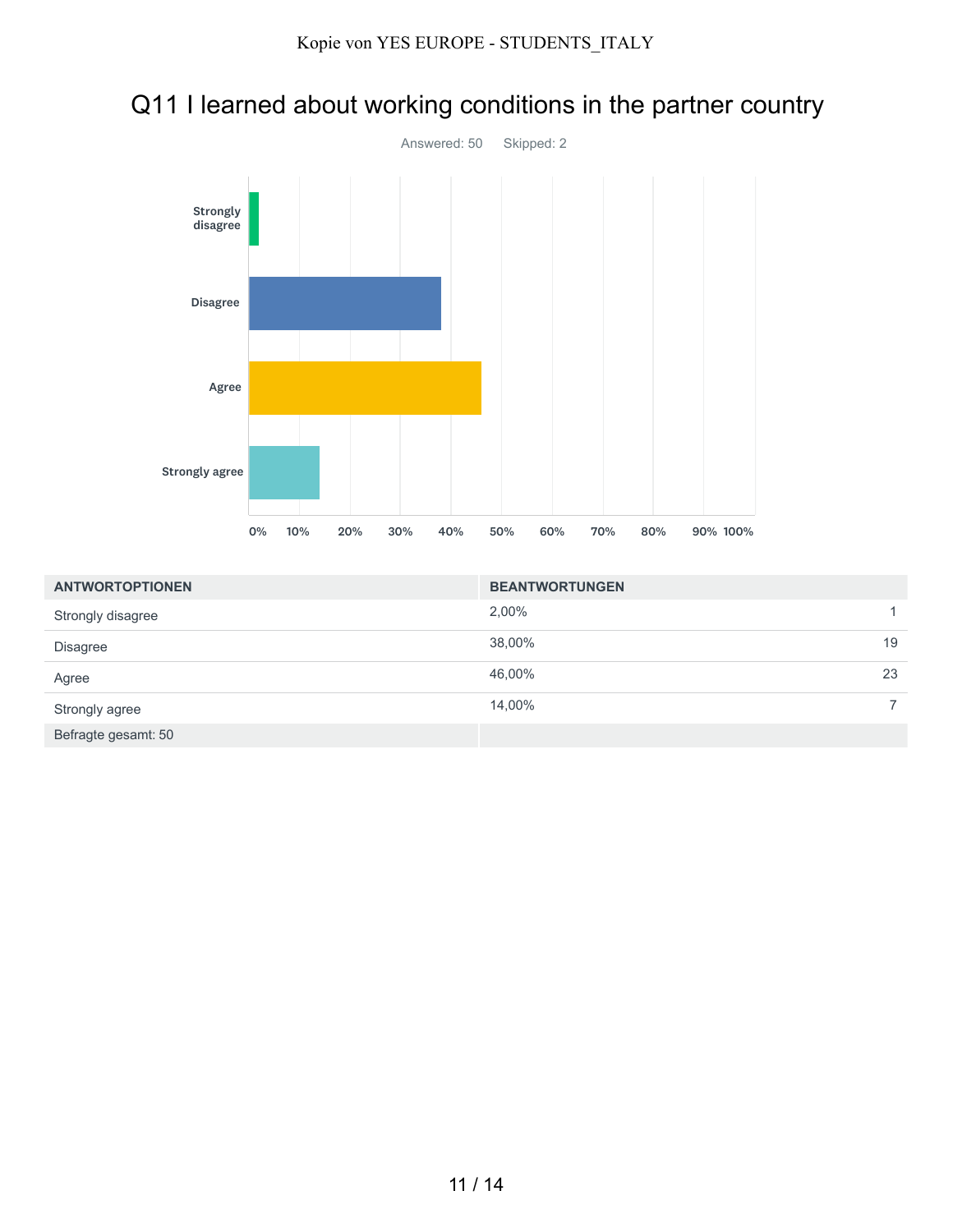

## Q12 I visited companies in the partner country

| <b>ANTWORTOPTIONEN</b> | <b>BEANTWORTUNGEN</b> |    |
|------------------------|-----------------------|----|
| Yes                    | 56,00%                | 28 |
| <b>No</b>              | 44,00%                | 22 |
| Befragte gesamt: 50    |                       |    |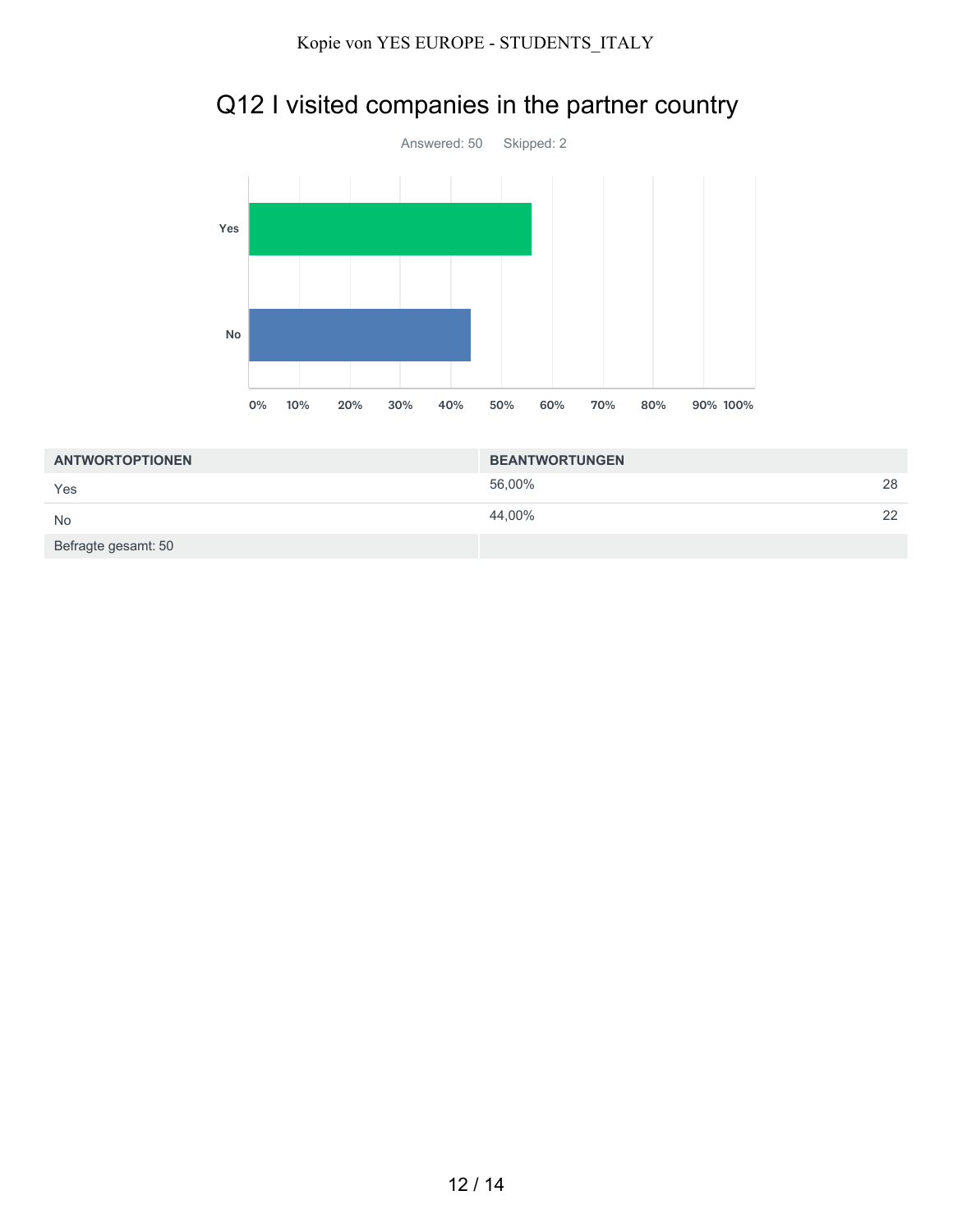#### Kopie von YES EUROPE - STUDENTS\_ITALY

# Q13 For me, it was very important...

Answered: 31 Skipped: 21